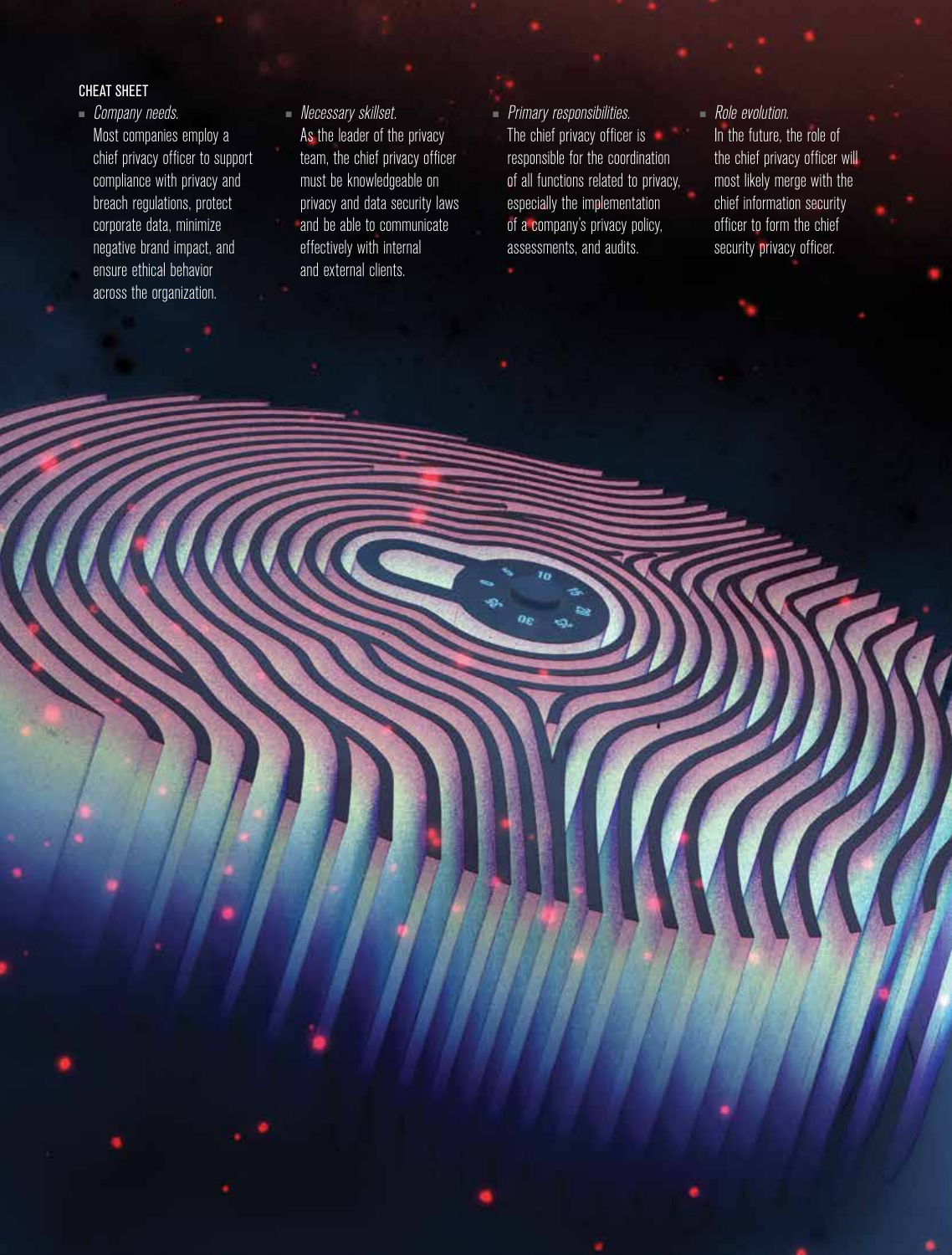# The Chief PRIVACY Officer: THE NEW "Must Have" The Chief Chief Chief Chief Chief Chief Chief Chief Chief Chief Chief Chief Chief Chief Chief Chief Chief Chief<br>The Chief Chief Chief Chief Chief Chief Chief Chief Chief Chief Chief Chief Chief Chief Chief Chief Chief Chie Privacy Mary Officer: "MUST HAVE" Hanna and Roy E. Hadley, Jr. The Chief **Privacy**<br>Privacy The New By George B. Hanna and Roy E. Hadley, Jr.

Whether it is the breach of data privacy and consumer trust by major corporations, or the recent statutory and regulatory developments in Europe, the United States, and Asia, privacy has been a hot topic in the news – and it will continue to be as companies rely on personal data to drive business decisions.

But as companies collect and use more consumer data, it is more important than ever for them to review their data collection practices and policies to ensure it is in compliance with the global frameworks that govern the use, safety, and privacy of this data.

Central to this review and compliance is the role of the chief privacy officer (CPO).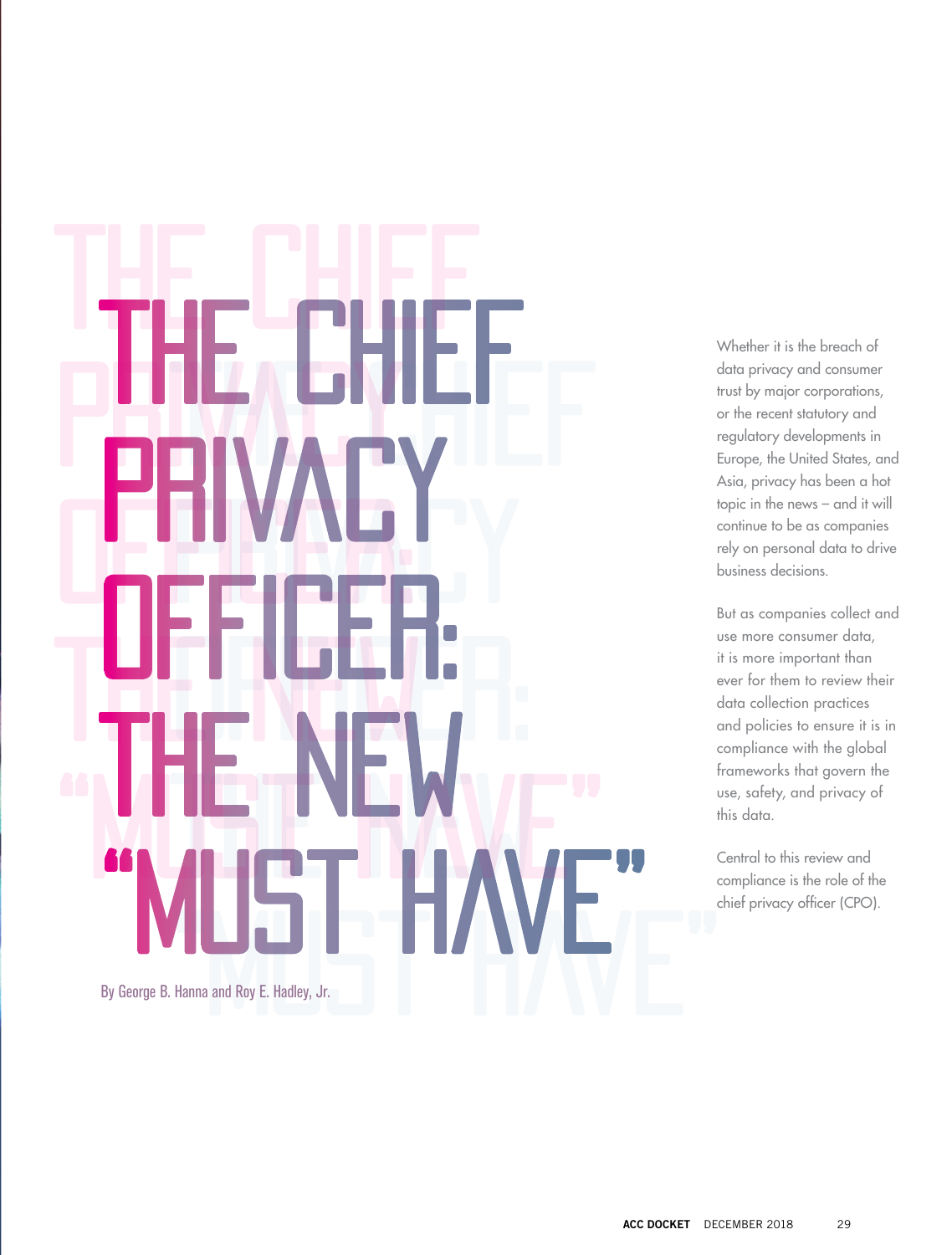Further, in order to maximize the role, a CPO should have technical knowledge of how and why information is collected, stored, and used by the company.

## What to look for in a CPO

A CPO must have many different skillsets. A CPO must have knowledge of privacy and data security laws. Depending on the industry and the geographies involved, a CPO must also have knowledge of specialized laws such as the General Data Protection (GDPR), the Health Insurance Portability and Accountability Act (HIPAA), the Gramm-Leach-Bliley Act, and other industry-specific laws and regulations.

Further, in order to maximize the role, a CPO should have technical knowledge of how and why information is collected, stored, and used by the company. This includes knowledge of IT systems, data flows, and other relevant technical skills. A CPO must be able to successfully navigate between functions such as audit, IT, the C-suite, and the board. A CPO should also have the ability to speak with customers and clients, as well as other outside entities, with respect to how the company secures data and keeps it private. All of these skillsets are critically important to the ultimate success of a CPO and the company they serve.

It is worth noting that it may be difficult to find all of these skillsets in one person. As such, a CPO must be adept at engaging internal and external subject matter experts, as necessary, to support the CPO role. These crossfunctional subject matter experts may

include the general counsel, the head of the IT department, the head of risk management, marketing, audit, human resources, and sales.

The CPO is the leader of the privacy team and would be responsible for the coordination of all functions in the organization with respect to privacy. This complex cross-department functionality is a challenging role and one for a person skilled in navigating the different aspects of the CPO function. In order to be effective, the CPO should also have the authority to make the necessary decisions to accomplish the goals and achieve the objectives of the privacy function.

# The evolution of the CPO role

Given the many intersections between privacy and data security, one of the things that we believe will become more prevalent is the role of the chief security privacy officer (CSPO). While most organizations have both a chief information security officer (CISO) and a CPO, many organizations might begin to combine these functions into a single division or person to create greater synergy and effectiveness.

Central to this new CSPO role will be the ability of this person or function to understand the technical aspects of data collection, creation, and usage. The CSPO will also need to understand the human aspects of how this data may be used in manners that influence

consumer behavior with emerging technologies, including predictive analytics and artificial intelligence.

Traditionally, data has been looked at from a technical standpoint, whereas privacy has been looked at from a human standpoint.

However, with digital transformation and companies collecting more data on individuals through new technologies and data platforms, including data on how individuals act and think, the technical and the human will begin to merge in ways that we may not yet imagine.

Forward-thinking companies will be at the forefront of navigating the merger of these two distinct functions into one.

While still unusual in its application, we predict that the function of the CSPO will become much more prevalent in the near future.

## Why appoint a chief privacy officer?

Given the increased collection, storage, and usage of data on customers and consumers, many companies have hired a CPO to help them understand, protect, and use data to further their business interests as well as to ensure compliance with their legal and regulatory responsibilities.

While there are many reasons to have a chief privacy officer, most companies look to one or more of the following reasons:



**George B. Hanna**, CLO at SecureWorks, is responsible for managing all global legal and compliance activities. Before this, he was executive VP, chief legal and administrative officer for YP Holdings, a large US digital media company. Hanna also served as chief legal counsel for Wellmark Blue Cross Blue Shield, and VP and deputy GC for BellSouth. He earned a Bachelor of Business Administration with a major in finance from the University of Miami, and his JD from the University of Miami School of Law. *ghanna@secureworks.com*



**Roy E. Hadley, Jr.** is an attorney with Adams and Reese (Atlanta) who serves as independent counsel to companies, governments, and boards on cyber matters, helping them mitigate legal risks and exposures to protect themselves and those they serve. He has previously served in the corporate roles of GC and chief privacy officer, as well as special counsel to the president of the American Bar Association, and special assistant attorney general for the state of Georgia. *roy.hadley@arlaw.com*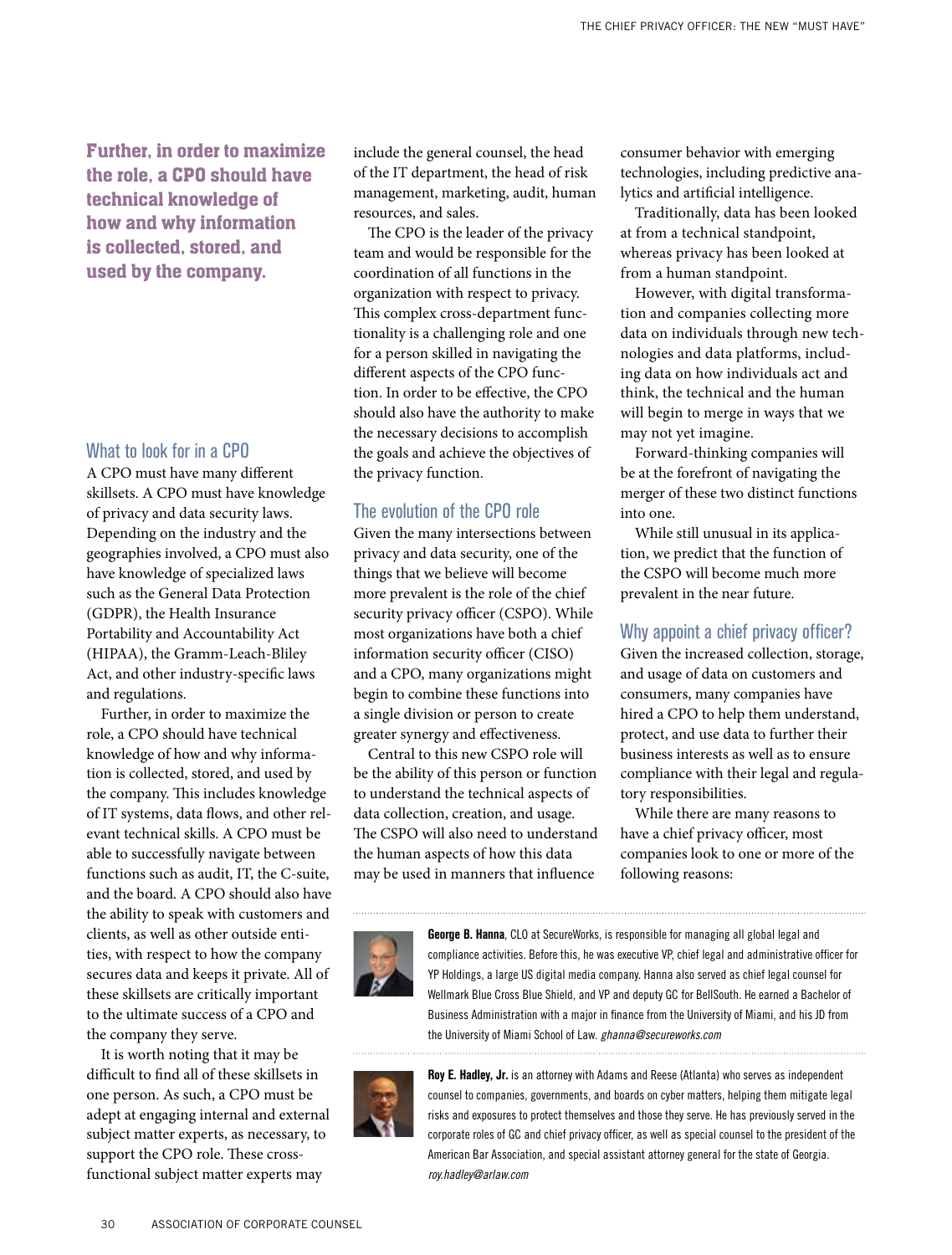- Navigating and complying with complex privacy laws and regulations;
- Ensuring adequate attention to privacy at the leadership level;
- Protecting the privacy and security of corporate data;
- Avoiding data breaches;
- Ensuring compliance with breach notification laws when breaches do occur;
- Avoiding interruptions to business operations;
- Minimizing negative brand impact;
- Evolving compliance programs to new "best practices"; and,
- Supporting ethical behavior across the company.

## Data breaches are expensive

Data breaches can cost millions of dollars, if not tens of millions. This does not include the reputation hit to the brand or the loss in a company's market value.

According to an annual report by the Ponemon Institute published in July, the *2018 Cost of a Data Breach Study* found the average cost per lost or stolen data record is US\$148 — up from US\$141 in 2017. This was an increase of 4.8 percent over 2017. However, the report noted that if a company had an incident response team, they saved approximately US\$14 in response calls per stolen record. Perhaps alarmingly, the same report indicated that if you had a breach, the likelihood of a recurring material breach over the next two years was 27.9 percent. This high likelihood further underscores the need for an organization to take the security and privacy of the information it has seriously and further underscores the need for a CPO to help lead this effort.

The Ponemon report also indicates that data breaches were most costly in the United States. This is not surprising given the extent of federal and state laws and regulations that govern a data breach. Over the past 12 months, the average notification

cost for organizations in the United States in the event of a data breach was calculated at US\$740,000 with post data breach response activities averaging US\$1.76 million.

On top of the hard costs associated with responding to a data breach or a breach of privacy, the soft costs can far exceed the former. While hard to calculate and dependent on the industry, the loss of consumer trust and confidence can lead to loss of market share and ultimately potentially to the bankruptcy or insolvency of the corporate entity itself. This is especially dangerous for small and mid-size businesses which may not have the financial staying power of large multinational corporations. Increasingly, this is also an area that state and local governments will need to be aware of as they collect and hold the personal information on their constituents.

In the United States, since there is no national data breach legislation yet enacted, most states have enacted data breach notification laws. Oftentimes, these laws are cumbersome due to the patchwork application by state, and they are also expensive for companies to comply in the event of a data breach. Additionally, we are seeing more boards holding executives responsible for the data breach in addition to a dramatic rise in shareholder lawsuits in such instances. Earlier this year, Yahoo settled their data breach-related securities class action lawsuit for US\$80 million. This settlement is one of the first substantial data breach-related shareholder lawsuit recoveries.

Put together, these costs have garnered greater attention and oversight by corporate boards and shareholders leading to an increase in corporate spending for privacy and data security.

## A down day is a costly day

Interruptions to business operations are very expensive. Even if the operations of a business are not interrupted entirely, privacy concerns may have a

Perhaps alarmingly, the same report indicated that if you had a breach, the likelihood of a recurring material breach over the next two years was 27.9 percent.

real impact on the ability of a business to sell to consumers as well as a tremendous impact on their overall bottom line. Facebook, Equifax, and Target are all examples of how privacy issues contributed to a negative impact on a company's bottom line. The Equifax breach was estimated to cost more than US\$430 million as of the end of 2017.

Additionally, privacy issues and data breaches may result in increased regulatory and legal scrutiny for companies, along with legal liability from lawsuits and the tarnishing of the brand. It is worth noting that the US Securities and Exchange Commission now requires public companies to disclose cybersecurity risks and incidents in its filings, as well as its board's role in the oversight of those risks . To the extent that cybersecurity risks are material to the business, the company should inform investors about the nature of the board's role in overseeing management of those risks. Accordingly, it is increasingly important for companies to have someone in the privacy role to ensure that the company is managing and reporting its efforts to ensure the privacy and protection of data, particularly consumer data.

## Laws and regulations

Over 100 countries around the world, as well as all 50 US states, have privacy laws with respect to the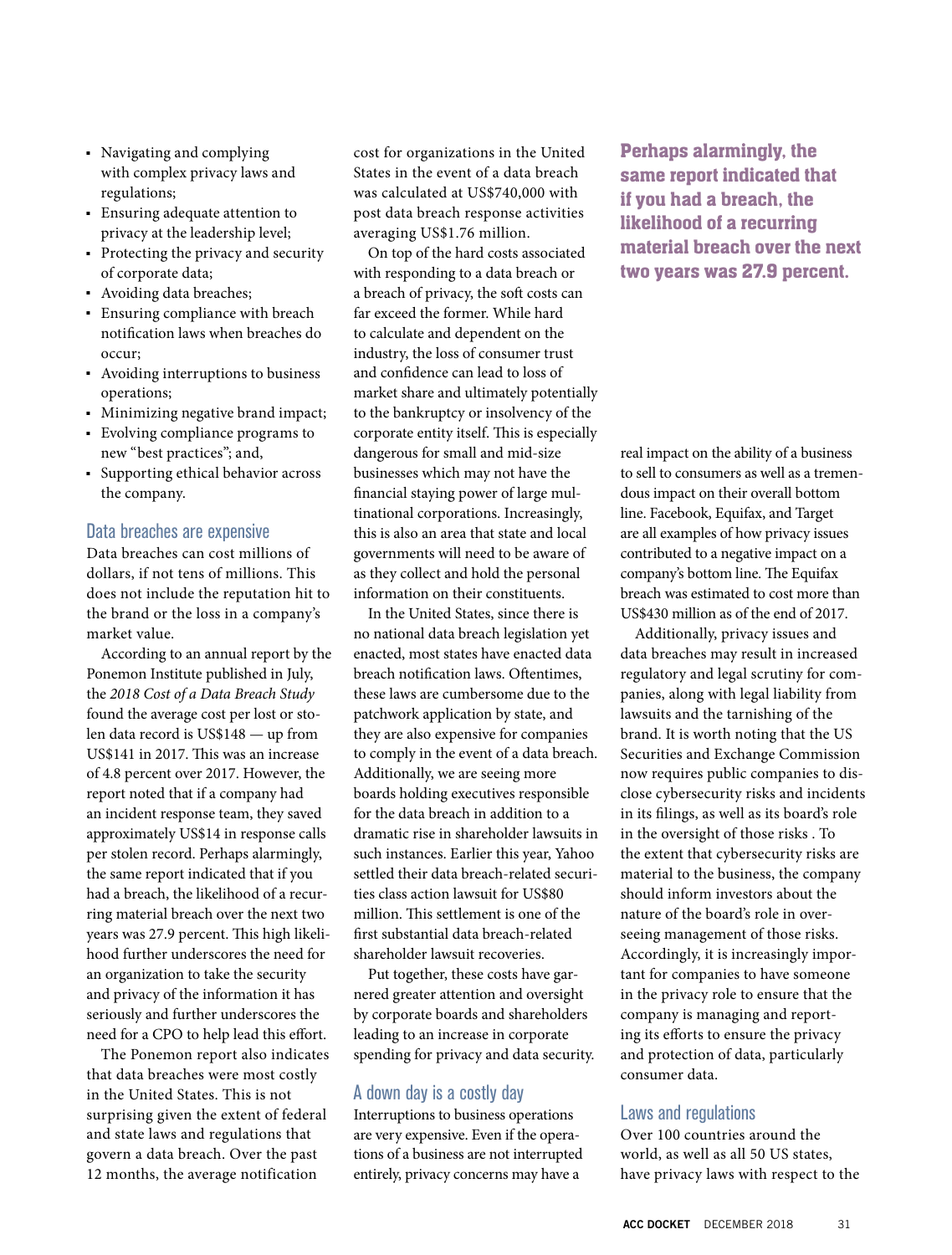# Central to a company's understanding of these laws and regulations, the role of the CPO has become more than a luxury.

collection, use, and storage of data.

Additionally, many federal agencies in the United States have industry-specific regulations with respect to the collection and use of personal data. Whether it is the banking industry, healthcare industry, or any other highly regulated sector, the use of personal data is becoming increasingly regulated. Central to a company's understanding of these laws and regulations, the role of the CPO has become more than a luxury. Many companies use the role to demonstrate their commitment both to the spirit and requirements of the regulations. It is something that both consumers and regulators view as part of a mature and well-managed privacy program. Today, the role of CPO is a necessity for compliance.

A good example of a new data privacy regulation is the European Union's GDPR, which went into effect on May 25 of this year. This new

regulation mandates how businesses can use, collect, and manage the information and data of EU residents (i.e., data subjects) and gives those data subjects more control over how companies use this data. Understanding the GDPR and its requirements is central to the role of the CPO for companies that do business in the European Union and fall under the scope of the regulation. The penalties for non-compliance are steep.

The GDPR mandates that a company have a Data Protection Officer (DPO) if it processes or stores large amounts of special categories of personal data, regularly monitors data subjects on a large scale, or is a public authority. Even if a company does not meet these criteria, guidance from the EU regulators highly encourages the appointment of a non-statutory DPO. Companies that employ a non-statutory DPO are held to the same criteria as companies that mandate a DPO. For many companies, the CPO is the DPO as mandated by the GDPR.

In the United States, some of the more prominent laws that CPOs potentially need to be familiar with are the Federal Trade Commission Act, the Financial Services Modernization Act (commonly known Gramm-Leach-Bliley Act), HIPAA, the Fair Credit Reporting Act, and the Electronic Communication Privacy Act.

Further, many US states have enacted their own laws around data privacy and breach notifications. Examples of this include: the Massachusetts 201

CMR 17, the New York Cybersecurity Regulation, the California Electronic Communications Privacy Act (the California Act), and the new California Consumer Privacy Act of 2018, which has some similarities to the GDPR. As such, a CPO will need to be aware of and knowledgeable about all of these laws and regulations to ensure compliance and be effective at the state and federal level.

## Leadership must lead

Increasingly, corporate leadership has become aware of the importance of privacy and data security. According to the aforementioned Ponemon Institute report, the typical data breach in 2017 cost an average of US\$3.8 million, which is up 6.4 percent over the prior year.

As such, corporate leadership, boards of directors, and shareholders have begun to pay attention to the issue of privacy.

This increased attention has manifested itself in the elevation of the office of privacy from a department that often resided in compliance to a standalone function led by someone who may directly report to GCs, CEOs, and audit committees. With this increased visibility, however, comes greater responsibility. The CPO must provide strategic leadership to the organization in the areas of privacy and data security.

Further, the CPO must have the support of senior leadership in the company, as well as the entire board.

## **ACC EXTRAS ON…** Chief privacy officers

#### *ACC Docket*

CPO and CISO: Who Should Respond to a Data Breach? (Dec. 2017). *www.acc.com/ docket/articles/cpo-and-ciso-who-shouldrespond-to-a-data-breach.cfm*

CPO and CISO: The Evolving Roles of Privacy and Security Professionals (Nov. 2017). *www.acc.com/docket/articles/cpo-cisoevolving-roles-of-privacy-security.cfm*

How to Transition into a Legal Privacy Role (Nov. 2017). *www.acc.com/docket/articles/ how-to-transition-into-a-legal-privacy-role.cfm*

#### **Sample Form & Policy**

What Does A Chief Privacy Officer Do? (Jan. 2017). *www.acc.com/legalresources/ resource.cfm?show=1448624*

ACC HAS MORE MATERIAL ON THIS SUBJECT ON OUR WEBSITE. VISIT *WWW.ACC.COM*, WHERE YOU CAN BROWSE OUR RESOURCES BY PRACTICE AREA OR SEARCH BY KEYWORD.